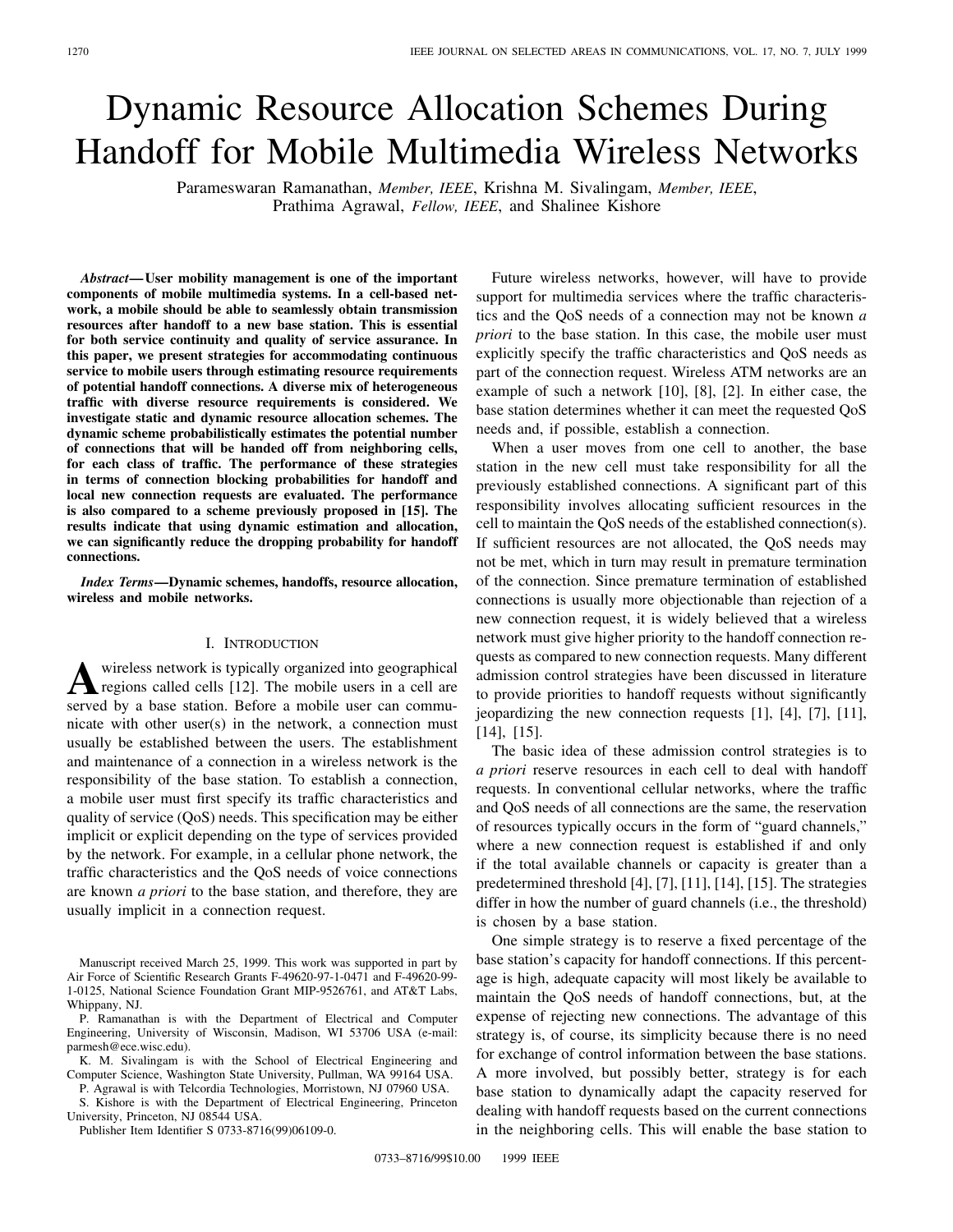approximately reserve the actual resources needed for handoff requests and thereby accept more new connection requests as compared to a fixed scheme. Such dynamic strategies are proposed and evaluated in [11] and [15].

In [11], Naghshineh and Schwartz develop a theoretical model to compute the resource requirements for handoff requests so as to maintain a target handoff blocking probability. This is the probability of not having adequate capacity to allocate to a handoff request. Their model assumes that all connection requests are identical and the analysis is carried out for a simple three cell configuration under stationary traffic conditions. In [15], Yu and Leung also propose a technique to compute the capacity to be reserved for handoff requests so as to either strictly or loosely maintain the handoff blocking probability within a specified target. They also simulate a more realistic multicell wireless network and compare the performance of their strategy with that of a static strategy. To estimate the future probability of blocking, they assume Poisson arrival of new connection requests, Poisson arrival of handoff connection requests, exponential connection duration, and exponential channel holding time. Note that channel holding time for a connection in a cell depends on the unencumbered cell residence time (i.e., cell residence time if the connection is of an infinite duration) and the remaining connection duration. In practice, unencumbered cell residence time may not be exponentially distributed [16], in which case, the strategy proposed in [15] will not be theoretically valid. Also, as in [11], Yu and Leung's model assumes that all connection requests are identical, which is not valid if multimedia services are to be supported by the wireless network.

In contrast, in this paper, we consider a wireless network supporting diverse traffic characteristics of voice, data, and video applications. Since the connections can now differ in the amount of resources (say bandwidth) required to meet their QoS needs, the question is how should a base station dynamically adapt the amount of resources reserved for dealing with handoff requests. The strategy proposed in this paper is an approximation of the ideal strategy described below.

Consider an ideal wireless network in which each base station knows the exact arrival times and resource requirements of all future handoff requests and the completion times and the cell residence times of connections presently in its cell. Now suppose a new connection request comes into a base station at time  $t$  and let  $T$  be the amount of time this connection will spend in the cell. Further suppose that the objective is to accept all handoff requests. Then, the base station must accept the new connection request if and only if the additional resources needed to accept all incoming handoff requests in the interval  $(t, t+T)$  plus the resources needed to support the new request is less than the amount of resources available at time  $t$ . This strategy is ideal because a base station can only estimate the arrival times of handoff requests, the resource requirements of handoff requests, and the residence time of connections in the cell. Therefore, in the proposed approach, a base station first estimates  $T$ , the expected cell residence time of the new connection request and the expected maximum additional resources needed to accept all incoming handoff requests in the interval  $(t, t + T)$ . If the estimated maximum additional resources needed to deal with handoffs plus the resources needed to support the new connection requests is less than the resource available at time  $t$ , then the new request is accepted.

The blocking probabilities for handoff and new connection requests in the proposed strategy are evaluated using a discrete-event simulator of a cellular network in a metropolitan area. The simulator also implements an extended version of the strategy proposed in [15] and two static schemes. The strategy in [15] is extended to deal with connection requests with different traffic characteristics. A comparison of the blocking probabilities show that the handoff blocking probability is among the smallest for the proposed scheme in different network types and traffic scenarios. The traffic scenarios simulated include the morning and evening rushhour situations. The simulation also shows that an extended version of the strategy in [15] does not always perform better than a static scheme when connections with diverse traffic requirements are present.

The rest of the paper is organized as follows. Section II presents our assumed model of the wireless network and reviews details of related strategies from literature. Section III describes the proposed strategy. Section IV presents results of an empirical evaluation of the proposed strategy. Section V provides the summary and conclusions.

#### II. SYSTEM MODEL AND RELATED WORK

A base station in a cellular network may receive new connection requests from mobile users within its cell as well as handoff requests from mobile users in the neighboring cells. As part of a connection request, a mobile user promises to adhere to certain traffic characteristics and in return seeks some QoS guarantees from the network. The connections may differ in the traffic characteristics (constant bit rate, variable bit rate) and the desired QoS guarantees (e.g., delay bound, loss bound, throughput). In this paper, we assume that the promised traffic characteristics and the desired QoS guarantees can together be represented by a single number called the effective bandwidth of the connection.

Techniques for computing the effective bandwidth for different traffic characteristics and QoS requirements have been discussed elsewhere in literature [5], [6], [9], [3], and is not the focus of this paper. For example, given a traffic envelope (i.e., a bound on the number of bytes generated by the user in any given time interval) and a desired delay bound, Le Boudec discusses an approach for computing the effective bandwidth which completely characterizes the envelope and the delay requirement [3]. Similarly, given stochastic characteristics of the traffic, the buffer size at a network element, and a desired bound on probability of packet loss, many different techniques have been proposed to compute the equivalent effective bandwidth [5], [6], [9].

Given the effective bandwidths of all the active connections in a cell and the effective bandwidth of a new connection request, the QoS requirements of all connections can be guaranteed if the sum of the effective bandwidths including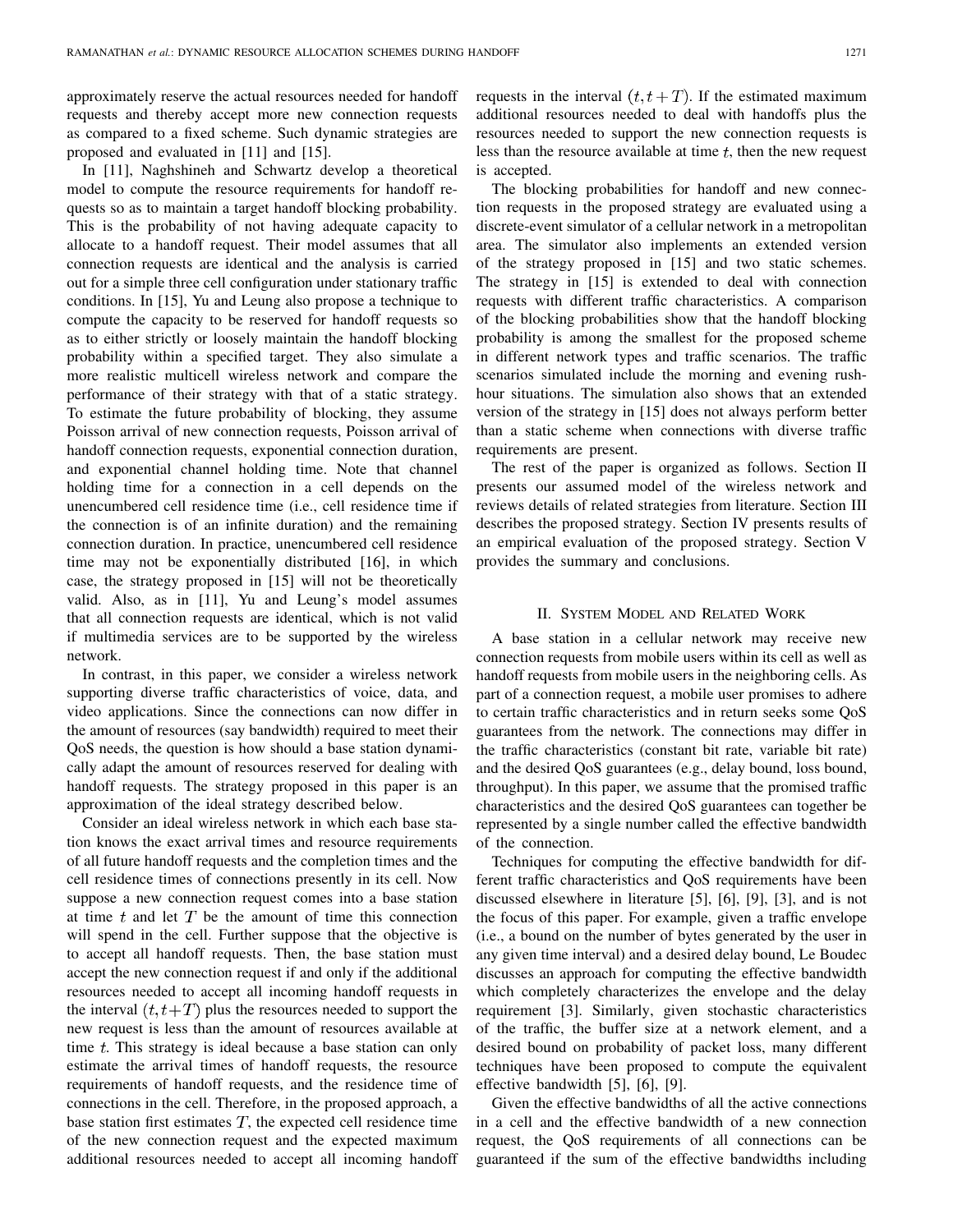Fig. 1. Admission control scheme for multimedia connections.

the new request is less than or equal to the capacity of the cell. If this simple admission control criterion is used to accept both new and handoff connection requests, then the blocking probability for both types of requests will be the same. Since it is desirable to have smaller blocking probabilities for handoff requests, however, the proposed strategy is based on the admission control scheme shown in Fig. 1.

In Fig. 1 and in the rest of this paper, we assume that the connection requests in the network belong to one of  $M$ diverse classes. The classes correspond to different multimedia applications like voice, data, and video which are expected to run on future wireless networks. From the point of view of the wireless network, each class  $\tau$  is represented by its effective bandwidth  $\phi_{\tau}$ . For admission control, we associate two guard thresholds  $\Delta_{h,\tau}$  and  $\Delta_{n,\tau}$  with each traffic class  $\tau$ . A cell accepts an incoming handoff request of class  $\tau$  if and only if the available bandwidth in that cell is greater than  $\Delta_{h,\tau}$  plus the bandwidth of the connection. Otherwise, the handoff request is rejected and the connection is prematurely terminated. Similarly, a request for a new connection in a cell is accepted if and only if the available bandwidth in the cell is greater than  $\Delta_{n,\tau}$  plus the bandwidth of the connection. Otherwise, the new connection request is rejected. Since premature termination of an ongoing connection is usually more undesirable than rejection of a new connection request,  $\Delta_{n,\tau} \geq \Delta_{h,\tau}$  for each traffic class  $\tau$ .

The challenge is how to select the values of the guard thresholds such that most, if not all, handoff requests are accepted without significantly jeopardizing the probability of acceptance of a new request. In Section III, we propose a strategy for selecting the values of the guard thresholds. Other strategies have been discussed in the literature. Before describing our strategy we briefly describe three different strategies from the literature. We refer to these strategies as Fixed, Static, and YL97. A comparison of the performance of our strategy relative to these strategies is given in Section IV.

# *A. Fixed Strategy*

In this strategy, each base station sets aside  $f\%$  of its capacity for dealing with handoff requests. This is achieved by choosing the guard threshold values to be  $f\%$  of the cell's capacity. Specifically, if  $\Gamma_c$  is the capacity of cell c, then the base station in c selects  $\Delta_{h,\tau} = 0$  and  $\Delta_{n,\tau} = f \cdot \Gamma_c$  for each traffic class  $\tau$ .

## *B. Static Strategy*

The key limitation of the  $fixed(f)$  strategy is that the threshold values are not directly based on the effective bandwidths of the connection requests. The static( $k$ ) strategy, on the other hand, is cognizant of the effective bandwidths of the handoff requests.

In this strategy, the base station is assumed to be aware of the steady fraction of connection requests for each traffic class  $\tau$ . This fraction may be determined from historic traffic information available to the base station. Let  $p_{\tau}$  denote the fraction of connection requests for class  $\tau$ . Then, the expected effective bandwidth for a handoff request is  $\sum_{i=1}^{M} p_i \phi_i$ . In static(k) strategy, each base station selects  $\delta_{h,\tau} = 0$  and  $\Delta_{n,\tau} = k \cdot \Sigma_{i=1}^{M} p_i \phi_i$  for each traffic class  $\tau$ .

Note that, if all connection requests are identical, then this strategy is equivalent to selecting  $k$  guard channels.

# *C. YL97 Strategy*

This strategy is based on the scheme presented in [15]. For comparison to the proposed strategy, this strategy has been modified slightly to deal with  $M$  classes of traffic. We first give an overview of the strategy proposed in [15] and then discuss our extension to deal with multiple traffic classes.

In this strategy, each base station dynamically adapts the guard threshold values based on current estimates of the rate at which mobiles in the neighboring cells are likely to incur a handoff into this cell. The objective of the adaptation algorithm is to maintain a target block probability for handoff requests, despite temporal fluctuations in the connection request rate into the cell.

The determination of the guard threshold values is based on an analytic model which relates the guard threshold values to the blocking probabilities for handoff and new connection requests. This model requires the following key assumptions.<sup>1</sup>

- 1) The arrival of new connection requests in a cell forms a Poisson process.
- 2) The arrival of handoff requests in a cell forms a Poisson process.
- 3) The time spent by a connection in a cell is exponentially distributed.
- 4) The change in arrival rates is moderate in the sense that the network reaches steady state between any two changes in the arrival rate.

In this strategy, each base station periodically queries neighboring base stations and computes an estimate of the rate at which handoff connection requests are expected to arrive in the next update period. This estimate is derived from known stochastics of the connection duration times, cell residence times, and mobility patterns. The arrival of new connection requests is also estimated based on local measurements. Using

<sup>&</sup>lt;sup>1</sup>These assumptions are not required for the strategy proposed in this paper.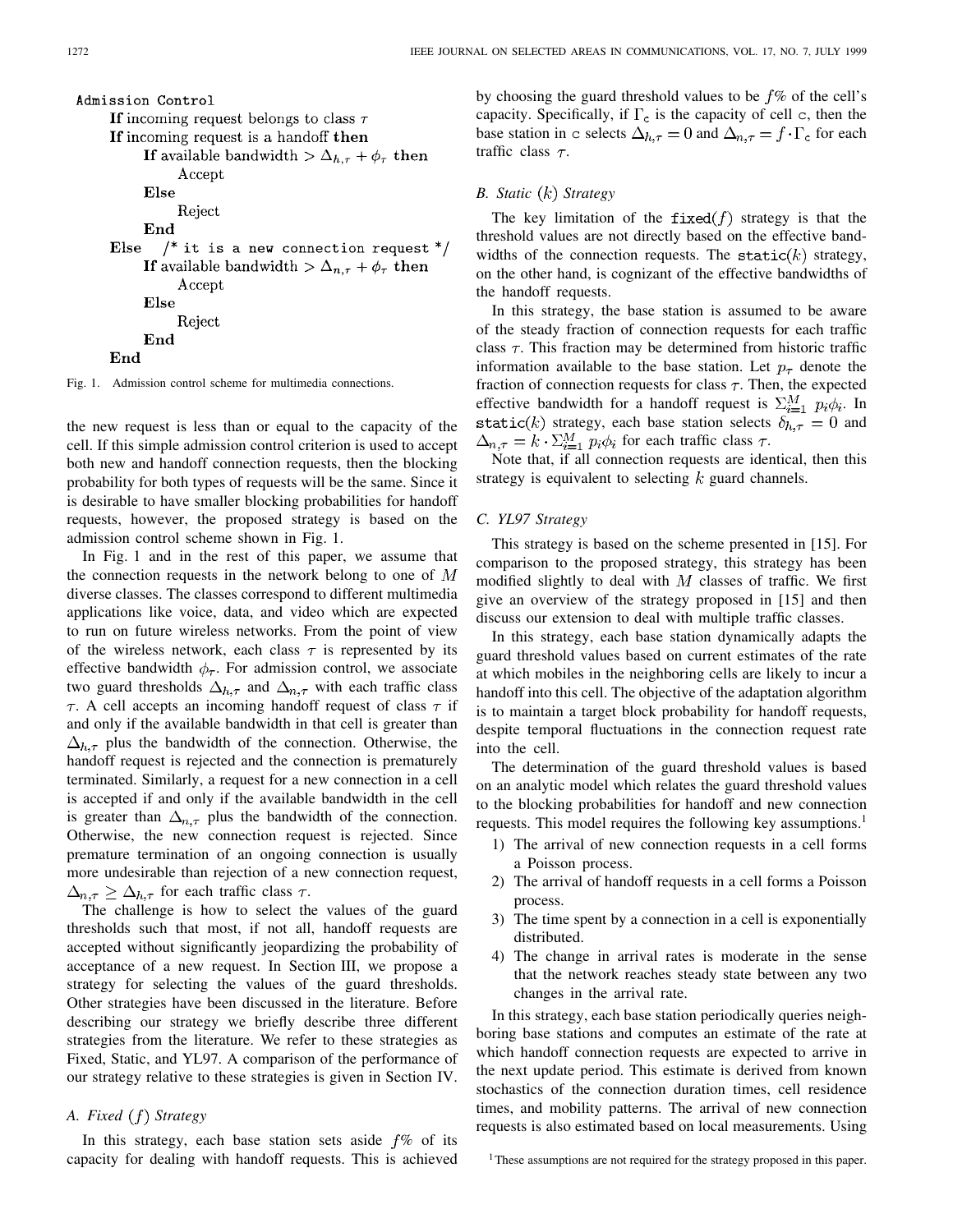Extended YL97 Strategy

\nLet 
$$
N_{T,i} = \Gamma_c/\phi_1
$$
.

\nFor  $i = 1$  to  $M$  do

\n $N_{G,i} = f(N_{T,i}, \lambda_{n,i}, \lambda_{h,i}, \mu_i, B_h, B_n);$ 

\n $N_{T,i+1} = (N_{T,i} - N_{G,i})\phi_i;$ 

\nEndfor

\n $\Delta_{h,\tau} = 0$  for all  $1 \leq \tau \leq M$ 

\n $\Delta_{n,\tau} = \sum_{i=1}^M N_{G_i} \cdot \phi_i$  for all  $1 \leq \tau \leq M$ .

\nEnd.

Fig. 2. Extended version of YL97 scheme to deal with multiple traffic classes.

expressions from queueing analysis, the base station can then estimate the blocking probabilities for handoff and new connection requests as a function of the number of guard channels. From this function, the base station computes the minimum number of guard channels required to meet the target blocking probabilities for handoff requests.

For comparison to the proposed strategy, we extend this strategy to deal with multiple traffic classes. To explain this extension, we need the following notations. Consider a typical cell c. Let  $\lambda_{n,\tau}$  and  $\lambda_{h,\tau}$ , respectively, be the estimated arrival rate of new and handoff connections of class  $\tau$  in cell c for the next update period. Let  $\mu_{\tau}$  be the estimated departure rate of class  $\tau$  connections in cell c. Also let  $B_h$  and  $B_n$ denote the target blocking probabilities for handoff and new connection requests and let  $\Gamma_{\text{cell}}$  be the total capacity of the cell. Furthermore, without loss of generality, assume that the effective bandwidths are such that  $\phi_1 > \phi_2 > \cdots > \phi_M$ . Fig. 2 shows a pseudocode of the extended version of the YL97 scheme. In this pseudocode, the function  $f()$  computes the minimum number of guard channels required to achieve the target handoff blocking probability exactly as in [15].

## III. DYNAMIC ExpectedMax STRATEGY

Consider a typical cell  $c$ . Let  $t$  be the time of arrival of a new connection request in cell  $\sigma$ . At time t, the base station in cell c sends a query to the base stations in the neighboring cells requesting the information required to compute the guard threshold values. Once the guard threshold values are computed, the admission control scheme described in Fig. 1 is used to determine whether or not to establish the new connection. Presented below is a formal description of the scheme used to compute the guard threshold values.

Ideally, the update of the guard threshold values in the proposed strategy must occur in a cell upon arrival of each new connection request. Because of the associated communication and control overhead, however, it may not be possible in practice to update the threshold values so frequently. Therefore, in practice, base stations may update the guard threshold values once every  $K \geq 1$  new connection requests, where K is a design parameter. Larger values of  $K$  means less overhead. Since larger  $K$  means that the updates will be performed less frequently, however, the performance of the proposed strategy may worsen as compared to the ideal strategy. The effect of the value of  $K$  on the performance of the proposed strategy is evaluated using a discrete-event simulator and the detailed

results of this evaluation are shown in Section IV. The results basically show that impact on the performance is very small. Therefore, for ease of understanding, in the description of the proposed strategy, we assume that the update is performed upon arrival of each new connection request.

If accepted, let  $d$  be the expected duration of the new connection in cell c. Note that the connection will leave cell c either due to completion or due to a handoff out of the cell. Therefore, the expected duration of the new connection in the cell can be estimated based on known stochastics of the unencumbered completion and cell residence times of connections. A technique for estimating the value of  $d$  is discussed later in this section. For now, assume that the value of d is known. Let  $m_{\tau}$  be the number of class  $\tau$  connections in cell c which are expected to either complete or incur a handoff out of the cell in the time interval  $(t, t+d]$ . Likewise, let  $n_{\tau}$  be the expected number of connections of class  $\tau$  in the neighboring cells which will incur a handoff into cell c in the time interval  $(t, t + d]$ . In practice, the values of  $m<sub>\tau</sub>$  and  $n<sub>\tau</sub>$ must be estimated by the cell and can therefore be inaccurate. For now, however, assume that their values are known exactly. After describing the basic idea of the proposed strategy, we describe a method for estimating the values of  $m_{\tau}$  and  $n_{\tau}$ .

Define an outgoing  $\tau$ -event (denoted by O) to be either a completion of a class  $\tau$  connection or a handoff of a class  $\tau$ connection from cell c. Similarly, define an incoming  $\tau$ -event (denoted by  $I$ ) to be a handoff of a class  $\tau$  connection into cell c. Note that, a request for a new connection of class  $\tau$  is not considered an incoming  $\tau$ -event. This is because the threshold  $\Delta_{n,\tau}$  for accepting a new connection request is set based on the expected bandwidth required to deal with the handoff requests; therefore, the computation of  $\Delta_{n,\tau}$  depends only on handoffs and completions. Now consider the sequence of events which occur in cell c in the interval  $(t, t+d]$ . From the definition of  $m_{\tau}$  and  $n_{\tau}$ , we know that there will be  $(m_{\tau} + n_{\tau})$  events in this interval. Let  $s \equiv a_1 a_2 \cdots a_{m_{\tau}+n_{\tau}}$  denote this sequence of events, where

$$
a_l = \begin{cases} O, & \text{if } l \text{th event is completion or outgoing handoff} \\ I, & \text{if } l \text{th event is an incoming handoff} \end{cases}
$$

for  $1 \leq l \leq (m_{\tau}+n_{\tau})$ . Furthermore, given s, let  $X_{\tau,k}(s)$ denote the net change in the bandwidth allocated to class  $\tau$ connections from time  $t$  to the end of  $k$ th event in  $s$ . More formally, assuming  $X_{\tau,0}(s) = 0$ 

$$
X_{\tau,k}(s) = \begin{cases} X_{\tau,k-1}(s) - \phi_{\tau}, & \text{if } a_k \equiv O \\ X_{\tau,k-1}(s) + \phi_{\tau}, & \text{otherwise} \end{cases}
$$

for  $1 \leq k \leq (m_{\tau} + n_{\tau})$ . Define  $Y_{\tau}(s) = \max\{X_{\tau,k}(s): 0 \leq$  $k \leq (m_{\tau}+n_{\tau})\}$ . Informally,  $Y_{\tau}(s)$  is the maximum net change in the bandwidth allocated to class  $\tau$  connections in  $(t, t+d]$ . Define  $S(m_{\tau}, n_{\tau})$  to be the set of all possible sequences of  $\tau$ events in  $(t, t+d]$ , i.e.,  $S(m_{\tau}, n_{\tau})$  contains sequences of length  $S(m_{\tau}+n_{\tau})$  where each element in the sequence belongs to the set  $\{I, O\}$  such that there are exactly  $n_{\tau}$  I's in each sequence. More formally

$$
S(m_{\tau}, n_{\tau}) = \{a_1 \cdots a_{(m_{\tau}+n_{\tau})}: \{j: a_j = I\}| = n_{\tau}\}.
$$

 $\overline{1}$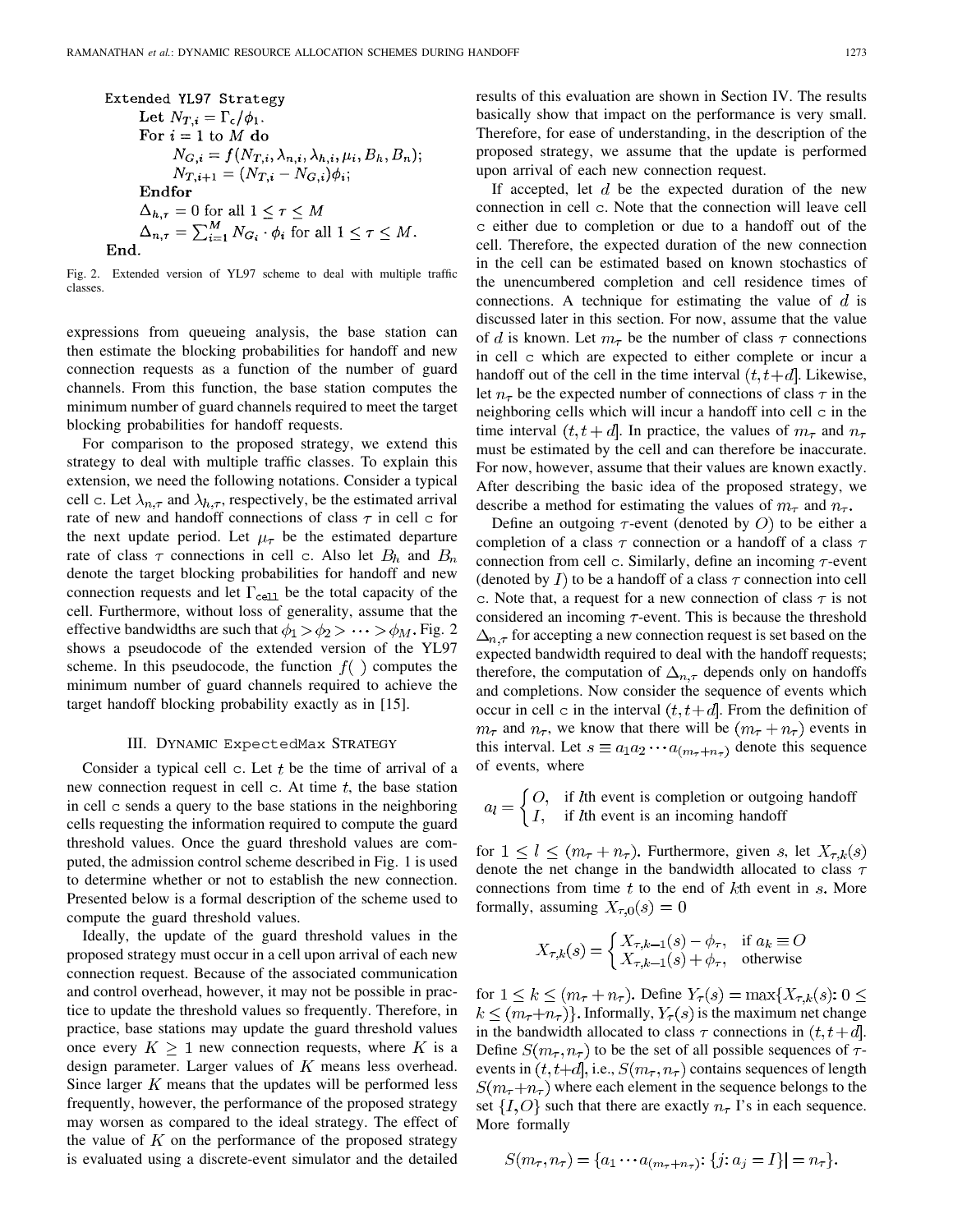ExpectedMax  
\n
$$
\Delta_{h,\tau} = 0 \text{ for all } \tau
$$
\n
$$
\Delta_{n,\tau} = \sum_{j=1}^{M} \bar{Y}_j \text{ for all } \tau
$$

Fig. 3. The proposed ExpectedMax strategy.

Since all sequences in  $S(m_\tau, n_\tau)$  are equally likely to occur, the probability of occurrence of any particular sequence  $s$  is

$$
p_\tau(s) = \frac{1}{|S(m_\tau,n_\tau)|}
$$

and the expected value of  $Y_{\tau}(s)$  is

$$
\overline{Y}_{\tau} = \sum_{s \in S(m_{\tau}, n_{\tau})} Y_{\tau}(s) p_{\tau}(s).
$$

Intuitively,  $\overline{Y}_{\tau}$  is the expected maximum net bandwidth that will be needed to deal with class  $\tau$  handoff connections in the next update period. Therefore,  $\Sigma_{\tau=1}^M \overline{Y}_{\tau}$  is the expected maximum net bandwidth to deal with all handoff connections in the next update period. By setting  $\Delta_{n,\tau} = \sum_{\tau=1}^{M} \overline{Y}_{\tau}$ , this amount of bandwidth is effectively reserved for dealing with the incoming handoff requests in the interval  $(t, t + d)$ . This is the approach used in ExpectedMax strategy (see Fig. 3). This idea is further clarified by the following example.

*Example 1:* Suppose at time  $t, m_\tau = 2$  and  $n_\tau = 3$ . Then

$$
S(2,3) = \{IIIOO, IIOIO, IIOOI, IOIIO, IOIOI, I
$$
  
OIIIO, OIIOI, IIOOI, IOOII, OOIII}.

Then

$$
X_{\tau,0}(II OIO) = 0
$$
  
\n
$$
X_{\tau,1}(II OIO) = \phi_{\tau}
$$
  
\n
$$
X_{\tau,2}(II OIO) = 2\phi_{\tau}
$$
  
\n
$$
X_{\tau,3}(II OIO) = \phi_{\tau}
$$
  
\n
$$
X_{\tau,4}(II OIO) = 2\phi_{\tau}
$$
  
\n
$$
X_{\tau,5}(II OIO) = \phi_{\tau}
$$

and  $Y_{\tau}(II OIO) = 2\phi_{\tau}$ . Intuitively, it means that if  $Y_{\tau}(II OIO)$  is reserved for dealing with incoming handoff requests and the actual sequence of events happens to be IIOIO, then all the incoming handoff requests can be accepted. IIOIO, however, is only one out of the ten possible sequence of events and the bandwidth that will be required to accept all handoff requests will differ depending on the actual sequence of events. Table I shows the values of  $Y_\tau(s)$  for all  $s \in S(2,3)$ and the corresponding probability of occurrence of that s. From this table, it follows that the probability of the cell needing  $+3\phi_\tau$  additional bandwidth to accept all incoming handoff requests is 0.1. Similarly, the probability of the cell needing  $2\phi_\tau$  additional bandwidth is 0.5, and the probability of the cell needing  $\phi_{\tau}$  additional bandwidth is 0.4. If the base station in the cell assumes that  $3\phi_\tau$  bandwidth will be needed, then all incoming handoff requests can be accepted irrespective of the actual sequence. In most cases, however, it will be overallocating for handoff, because the probability of requiring  $3\phi_\tau$  is only 0.1. Therefore, in the ExpectedMax strategy, the base station assumes that it will only need the

| VALUES OF $Y_{\tau}(s)$ for $s \in S(2,3)$ | TABLE I         |               |
|--------------------------------------------|-----------------|---------------|
| $s \in S(2,\overline{3})$                  | $Y_\tau(s)$     | $p_{\tau}(s)$ |
| <b>THOO</b>                                | $+3\phi_\tau$   | 0.1           |
| ною                                        | $+2\phi_\tau$   | 0.1           |
| <b>HOOL</b>                                | $+2\phi_\tau$   | 0.1           |
| <b>IOHO</b>                                | $+2\phi_\tau$   | 0.1           |
| ююн                                        | $+\phi_\tau$    | 0.1           |
| OHIO                                       | $+2\phi_\tau$   | 0.1           |
| оног                                       | $+\phi_\tau$    | 0.1           |
| ноог                                       | $+2\phi_\tau$   | 0.1           |
| <b>IOOH</b>                                | $+\phi_{\tau}$  | 0.1           |
| оош                                        | $+ \phi_{\tau}$ | $0.1\,$       |

expected value of  $Y_\tau(s)$  instead of the maximum value of  $Y_\tau(s)$ . Note that, as a result, all incoming handoff requests are not guaranteed to be accepted. Since  $Y_\tau(s)$  is the maximum net bandwidth required if  $s$  is the actual sequence of events, reserving the expected value of  $Y_\tau(s)$  will result in accepting most handoff requests. In this example, the base station will assume that the bandwidth required to deal with handoffs is  $3\phi_{\tau} \times 0.1 + 2\phi_{\tau} \times 0.5 + \phi_{\tau} \times 0.4 = 1.7\phi_{\tau}$ .

#### *A. Modification to* ExpectedMax *Strategy for Fairness*

In the ExpectedMax strategy as described above, the handoff and new connection blocking probabilities will not be the same for the different classes of traffic. More specifically, classes with higher effective bandwidth will have higher handoff and new connection blocking probabilities as compared to those with smaller effective bandwidths. In some situations, it may be desirable to have comparable blocking probabilities irrespective of their effective bandwidths. To achieve fairness in blocking probabilities among all traffic classes, the guard threshold value for each class  $\tau$  should be chosen as follows:

$$
\Delta_{h,\tau} = \phi_{\text{max}} - \phi_{\tau}
$$

$$
\Delta_{n,\tau} = \phi_{\text{max}} - \sum_{i=1}^{M} \overline{Y}_{\tau}
$$

where  $\phi_{\text{max}} = \max_{1 \leq i \leq M} \phi_i$ .

The basic idea of this modification is to accept connection requests with smaller effective bandwidth if and only if the cell can accept a connection with the largest effective bandwidth. As a result, there will be an increase in the blocking probabilities for some traffic classes (especially, the ones with small effective bandwidth needs) and a decrease in the blocking probabilities of other traffic classes. The end result is that all classes will have comparable handoff blocking probabilities and comparable new connection blocking probabilities. Since, however, the guard threshold values for new connection requests includes the term  $\sum_{i=1}^{M} \overline{Y}_{\tau}$ , the blocking probabilities for handoff requests will be larger than that for new connection requests.

#### *B. Computational Issues in* ExpectedMax *Strategy*

*1) Estimation of d:* As described earlier, a connection leaves a cell either because it completes or because it incurs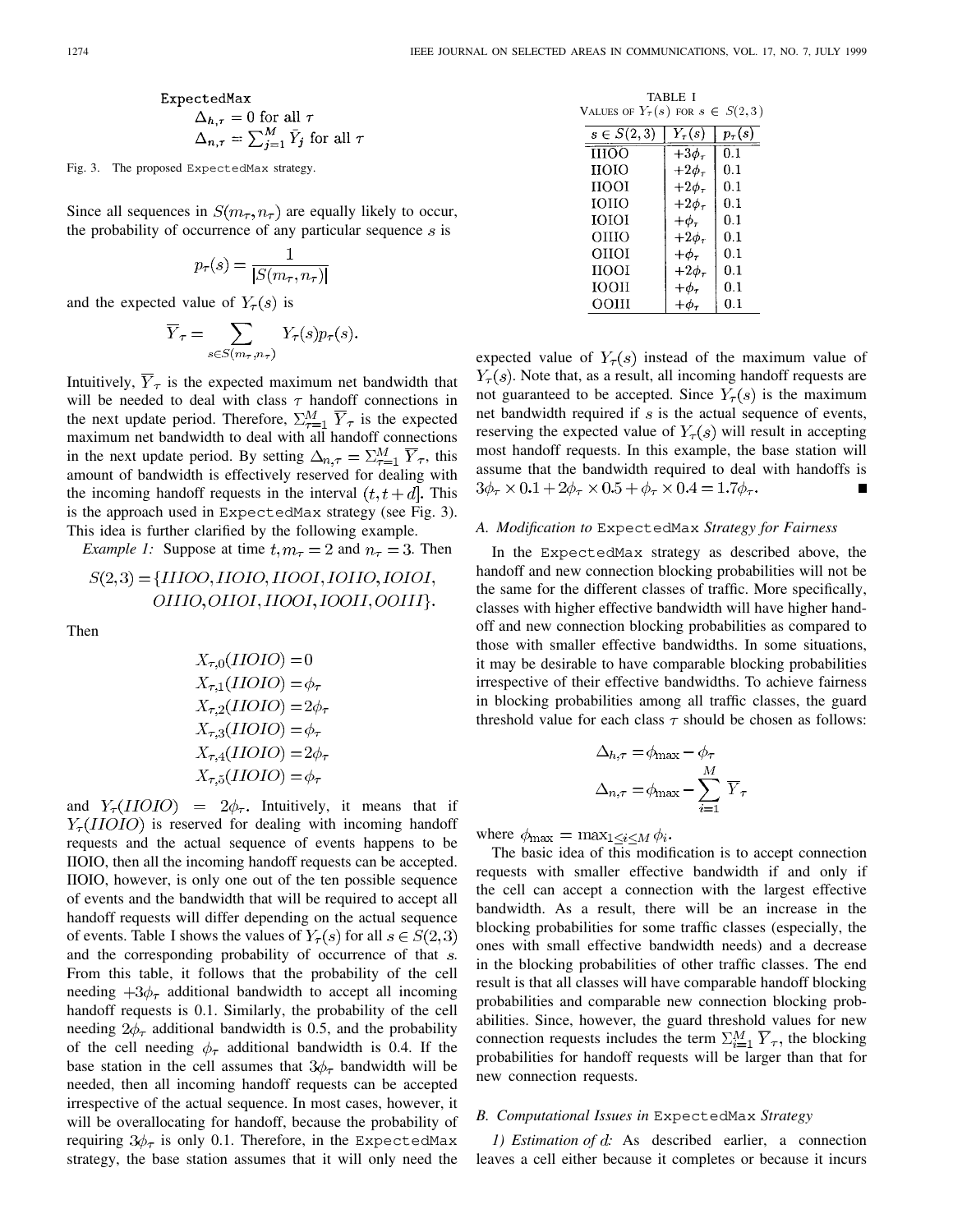a handoff out of the cell. Therefore, the expected time spent by a connection in a cell can be derived from the probability distribution functions of the duration of class  $\tau$  connection and the unencumbered cell residence times (i.e., residence time in a cell if the connection is of an infinite duration). Let  $F_{\tau}(t)$  denote the probability distribution function of the duration of class  $\tau$  connection. Also, let  $R_{\tau}(t)$  denote the probability distribution function of the unencumbered cell residence time of a class  $\tau$  connection. Let  $r_{\tau}(t)$  denote the probability density function corresponding to  $R_{\tau}(t)$ .

Then, the probability distribution of the time spent by a connection in a cell is  $1 - (1 - F<sub>\tau</sub>(t))(1 - R<sub>\tau</sub>(t))$ . The value of  $d$  can be estimated to be the expected value of the time spent by a connection in a cell computed from this probability distribution function.

Note that, for the special case when the connection duration time is exponentially distributed and the unencumbered cell residence time is exponentially distributed, i.e.,

$$
F_{\tau}(t) = 1 - e^{-\mu t}
$$

$$
R_{\tau}(t) = 1 - e^{-\gamma t}
$$

the probability distribution function of the time spent by a class  $\tau$  connection in a cell is  $1 - e^{-(\mu + \gamma)t}$ . Therefore, the value of d can be estimated as  $1.0/(\mu + \gamma)$ .

2) Estimation of  $m_{\tau}$  and  $n_{\tau}$ : Consider a connection of class  $\tau$  which started at time  $u$ , entered the cell at time v, and is active at time t. Clearly,  $u \le v \le t$ . Then, the probability that such a connection will incur a handoff in the interval  $(t, t + d)$  can be shown to be

$$
H_{\tau}(u, v, t, d) = \int_{w=t}^{t+d} \frac{\text{P[cell residence time} = w - v]}{\text{P[cell residence time} > t - v]}
$$

$$
\cdot \frac{\text{P[conn. duration} > w - u]}{\text{P[conn. duration} > t - u]} dw
$$

$$
= \int_{w=t}^{t+d} \frac{r_{\tau}(w - v)}{1 - R_{\tau}(t - v)} \cdot \frac{1 - F_{\tau}(w - u)}{1 - F_{\tau}(t - u)} dw
$$

if  $u \le v \le t$  and zero otherwise. Likewise, the conditional probability that a connection of class  $\tau$  will neither incur a handoff in the interval  $(t, t + d)$  nor complete in the interval  $(t, t+d]$  given that it started at time u, entered the cell at time  $v$ , and is active at time  $t$  is

$$
HC_{\tau}(u, v, t, d)
$$
  
= 
$$
\frac{P[\text{conn.} \, du\tau, > t + d - u, \text{ cell res. time} > t + d - v]}{P[\text{conn.} \, du\tau, > t - u, \text{ cell res. time} > t - v]}
$$
  
= 
$$
\frac{F_{\tau}(t + d - u)R_{\tau}(t + d - v)}{F_{\tau}(t - u)R_{\tau}(t - v)}
$$

if  $u \le v \le t$  and zero otherwise. Finally, the conditional probability that a connection of class  $\tau$  will either complete or incur a handoff in the interval  $(t, t+d]$  given that it started at time  $u$ , entered the cell at time  $v$ , and is active at time  $t$ is  $1 - \overline{HC}_{\tau}(u, v, t, d)$ .

Let  $G_{\tau}^{\rm c}$  be the set of all connections of class  $\tau$  in cell c at time t. Also, for each  $c \in G_{\tau}^c$ , let  $u_c$  denote the time at which the connection started and  $v_c$  denote that connection c entered the cell under consideration. Note that,  $v_c = u_c$  if the connection started in cell c. Then, in the ExpectedMax strategy, the base station in cell c estimates  $m<sub>\tau</sub>$  as

$$
m_{\tau} = \left[ \sum_{c \in G_{\tau}} \left( 1 - \overline{HC}_{\tau}(u_c, v_c, t, d) \right) \right]
$$

i.e.,  $m_{\tau}$  is the expected number of connections to either complete or incur a handoff in time  $(t, t + d)$ .

The estimation of  $n<sub>\tau</sub>$  requires interaction with neighboring cells. Let  $N_c$  denote the set of cells neighboring c. As explained earlier, the base station in cell c sends a message to the base station in each cell  $j \in N_c$  requesting the information necessary to estimate  $n_{\tau}$ . The base station then estimates

$$
n_{\tau} = \left| \sum_{j \in N_i} n_{\tau}^j \right|
$$

where  $n_{\tau}^{j}$  denotes the value returned from cell  $j \in N_{\text{cell}}$ . The base station in the neighboring cell  $j$  computes as follows. For each connection,  $c \in G^j_\tau$ , let  $q_{j,c}(c)$  denote the conditional probability that the handoff will be to cell c given that connection  $c$  incurs a handoff. Then

$$
n_{\tau}^{j} = \sum_{c \in G_{\tau}^{j}} H(u_c, v_c, t, d) q_{j,c}(c).
$$

The above expressions for estimating  $m_{\tau}$  and  $n_{\tau}$  hold for any given probability distribution function for connection duration time and cell residence time. For the special case, when the connection duration time is exponentially distributed and the cell residence time is also exponentially distributed, the above expressions become even simpler and are as shown below. These expressions are obtained by substitution and algebra in the above general expressions

$$
F_{\tau}(t) = 1 - e^{-\mu t}
$$

$$
R_{\tau}(t) = 1 - e^{-\gamma t}
$$

$$
H_{\tau}(u, v, t, d) = \frac{\gamma}{\gamma + \mu} (1 - e^{-(\gamma + \mu)d})
$$

$$
\overline{HC}_{\tau}(u, v, t, d) = e^{-(\gamma + \mu)d}.
$$

*3) Efficient computation of*  $\overline{Y}_{\tau}$ : Recall that

$$
\overline{Y}_{\tau} = \sum_{s \in S(m_{\tau}, n_{\tau})} Y_{\tau}(s) p_{\tau}(s).
$$

If this expression is evaluated directly, the computational complexity is proportional to the cardinality of the set  $S(m_\tau, n_\tau)$ . We know that the cardinality of  $S(m_\tau, n_\tau)$  is

$$
|S(m_{\tau}, n_{\tau})| = \frac{(m_{\tau} + n_{\tau})!}{m_{\tau}! n_{\tau}!}.
$$

The main problem with this approach is that  $|S(m_\tau,n_\tau)|$  can be large when  $m_{\tau}$  and  $n_{\tau}$  are large. We describe below a scheme to reduce the computational complexity of the above expression.

Define  $Z_{\tau}(s) = \max\{X_{\tau,k}: 1 \leq k \leq (m_{\tau} + n_{\tau})\}$ . Since  $X_{\tau,0}(s) = 0$  for all s

$$
Y_{\tau}(s) = \max\{0, Z_{\tau}(s)\}\
$$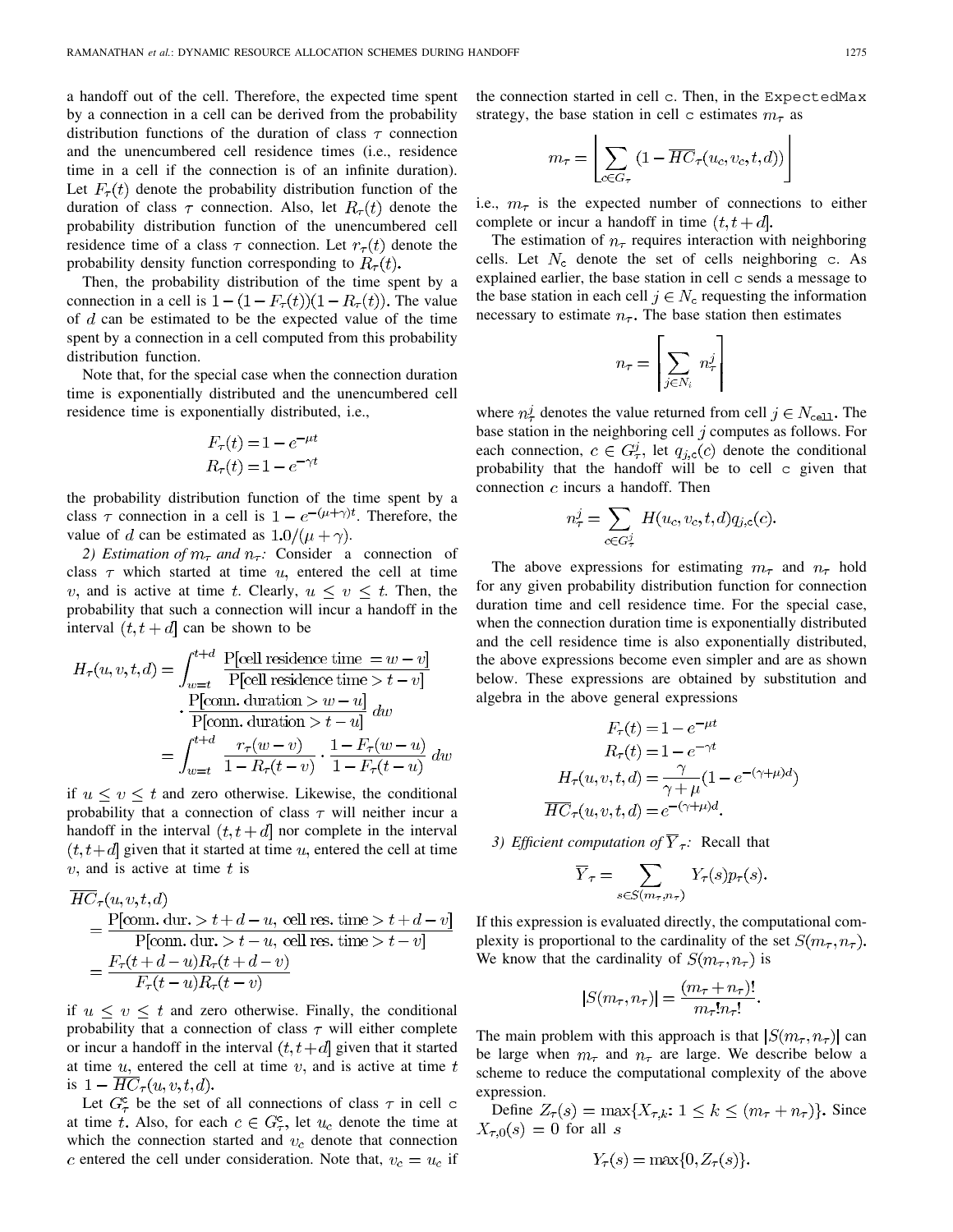TABLE II RECURSIVE EQUATIONS USED IN THEOREM 1

$$
f(m_{\tau},0,b) = \begin{cases} 1 & \text{if } m_{\tau} = 0, n_{\tau} = 1, b = 1 \\ 1 & \text{if } m_{\tau} > 0, n_{\tau} = 0, b = -1 \\ f(m_{\tau} - 1, n_{\tau}, 1) & \text{if } m_{\tau} \ge 0, n_{\tau} > 0, b = -1 \\ f(m_{\tau} - 1, n_{\tau}, 1) & \text{if } m_{\tau} \ge 0, n_{\tau} > 0, b = 0 \\ f(m_{\tau}, n_{\tau} - 1, 0) + f(m_{\tau}, n_{\tau} - 1, -1) + f(m_{\tau} - 1, n_{\tau}, 2) & \text{if } m_{\tau} > 0, n_{\tau} > 0, b = 1 \\ f(m_{\tau}, n_{\tau} - 1, b - 1) + f(m_{\tau} - 1, n_{\tau}, b + 1) & \text{if } m_{\tau} > 0, n_{\tau} > 0, b > 1 \\ 0 & \text{otherwise.} \end{cases}
$$

Define  $f(m_\tau, n_\tau, b)$  to be the number of sequences  $s \in$  $S(m_{\tau}, n_{\tau})$  for which  $Z_{\tau}(s) = b\phi_{\tau}$ , That is

$$
f(m_{\tau}, n_{\tau}, b) = |\{s : s \in S(m_{\tau}, n_{\tau}), Z_{\tau}(s) = b\phi_{\tau}\}|.
$$

From the definition of  $Z_{\tau}(s)$ , the value of b can range from  $-1$  to  $n_{\tau}$  and

$$
\overline{Y}_{\tau} = \sum_{b=-1}^{n_{\tau}} \frac{\max\{0, b\} \cdot \phi_{\tau} \cdot f(m_{\tau}, n_{\tau}, b)}{|S(m_{\tau}, n_{\tau})|}.
$$
 (1)

*Theorem 1:* Given  $m_{\tau}$  and  $n_{\tau}$  such that  $m_{\tau} + n_{\tau} \geq 1$ ,  $f(m_\tau, n_\tau, b)$  is the solution of the recursive equation shown in Table II.

*Proof:* The proof of this theorem is given in the Appendix.

Let  $\phi_{\min} = \min\{\phi_{\tau}: 1 \leq \tau \leq M\}$ . Then, the maximum value of  $n_{\tau}$  in cell c is  $|N_c| \cdot (\Gamma/\phi_{\min})$ , where  $|N_c|$  is the number of neighboring cells of  $\mathtt{c}$  and  $\Gamma$  the bandwidth of the wireless link. Similarly, the maximum value of  $m_{\tau}$  =  $(\Gamma/\phi_{\min})$ . Therefore, the values of  $f(m_{\tau}, n_{\tau}, b)$  can be computed offline and stored in a table. The stored values can be used at runtime to compute  $\overline{Y}_{\tau}$  using (1).

## IV. EVALUATION OF ExpectedMac STRATEGY

In this section, we compare the performance of ExpectedMax strategy with that of other schemes in literature. The comparison is done using a  $C$ -based discrete-event wireless network simulator. The inputs to the simulator are a model of the wireless network and the characteristics/requirements of the multimedia traffic in this network. The outputs of the simulator include the blocking probabilities for handoff and new connection requests.

In this section, we compare the handoff and new connection blocking probabilities of four different strategies. The first strategy, labeled Fixed $(5\%)$ , is a static scheme in which each base station sets the threshold  $\Delta_{n,\tau}$  to be 5% of its capacity for all  $\tau$ . The second strategy, labeled Static3 is also a static scheme in which each base station sets the threshold  $\Delta_{n,\tau}$ to be three times the average bandwidth requirement of the connection requests. This strategy requires knowledge of the relative occurrences of different traffic classes in the network. The third strategy is the extended version of YL97 scheme (see description in Section II) with hard constraint. Finally, the fourth strategy is the proposed ExpectedMax strategy.

The performance of the four strategies was compared for three different type of networks. In all cases, the assumed



Fig. 4. The simulated wireless network.

topology of the wireless network is as shown in Fig. 4. The other common aspects in all the three network types are as follows.

- 1) The arrival of new connection requests of class  $\tau$  in each cell c is a Poisson process with rate  $\lambda_{\tau,i}$ . The rate  $\lambda_{\tau,i}$ varies with time depending on the scenario.
- 2) The duration of each class  $\tau$  connection request is selected from an exponential distribution with rate  $\mu_{\tau}$ . The duration of a connection is selected when it is first admitted into the network. Once determined, its value is fixed until the connection completes. The base stations, of course, do not use this information to make any decisions because in practice exact duration of a connection will not be known to the network.
- 3) The residence time of a class  $\tau$  connection in a cell is chosen when the connection starts and when it incurs a handoff. Consider a connection which enters a cell at time  $v$  (i.e., it either started in the cell at time  $v$  or it incurred a successful handoff into the cell at time v). Let  $u'$  be the selected completion time for the connection. First, a random number  $w$  is generated from an exponential distribution with rate  $\gamma_{\tau}$ . If  $v + w$ ,  $> u'$ , then the connection completes in the cell at time  $u'$ . Otherwise, it incurs a handoff out of the cell at time  $v + w$ . Since, in practice, a base station will not know the exact time of completion or handoff of a connection, this is assumed to be unknown to the base station.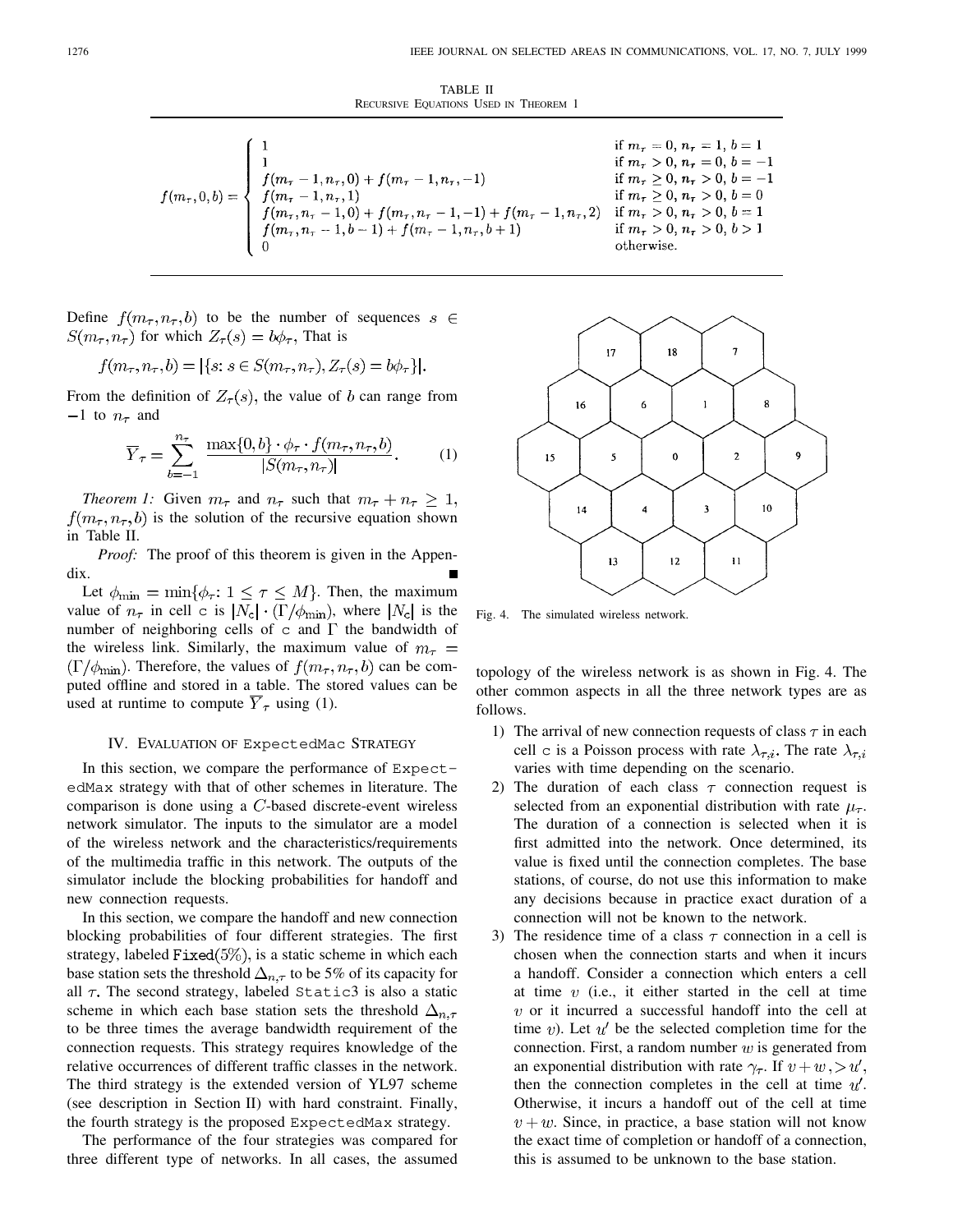TABLE III STEADY-STATE HANDOFF PROBABILITIES BETWEEN CELLS IN MORNING RUSH HOUR SITUATION, FOR NETWORK 1

| Handoff Type     | Probability |
|------------------|-------------|
| Suburb to suburb | 0.25        |
| Suburb to city   | $0.5\,$     |
| City to suburb   | 0.033       |
| City to city     | 0.2         |
| City to downtown | 0.5         |
| Downtown to city | 0.166       |

4) When a connection enters a cell (i.e., it either starts or it incurs a handoff into the cell), one of the neighboring cells is picked as a preferred cell for handoff. If the connection incurs a handoff (see discussion above), then handoff occurs to the preferred cell with 0.9 probability and with equal probability to one of the other neighboring cells. Since, in practice, a profile of a connection can be used to estimate the preferred handoff cell, the base station is assumed to be aware of the preferred cell for each connection.

The selection of the preferred cell for handoff is done as follows. As part of the input to the simulator, we specify parameters  $q_{i,j}$  for each pair of adjacent cells i and j.  $q_{i,j}$ represents the fraction of connections incurring a handoff from cell i which enter cell j. When a connection enters cell i, cell j is picked as a preferred cell for handoff with probability  $q_{i,j}$ .

## *A. Network 1*

In this network type, we simulate the wireless network of Fig. 4 with cell 0 in a downtown region, cells 1–6 in the city and cells 7–18 in the suburbs. We first consider the morning rush hour scenario in which most users are moving toward the downtown area from the suburbs and the city by selecting the parameters as shown in Table III.

There are three classes of traffic in this network. We refer to them as classes 0, 1, and 2. The parameters for class 2 connections are similar to that of a typical cellular phone conversation. In particular, the bandwidth requirement of a class 2 connection is 64 Kbps and its mean duration is assumed to be 150 s. Class 0 and class 1 require much higher bandwidths and they also last longer on the average. This is because, in practice, users of higher bandwidth connections like video conferencing are typically connected for much longer duration as compared to typical voice connection. Specifically, the bandwidth requirements of classes 0 and 1 connections are, respectively, eight and four times that of a class 2 connection. Moreover, the mean duration of classes 0 and 1 connections are, respectively, 25 and five times that of a class 2 connection.

In each cell, the arrival rate of each class of connection increases in the first half of our simulation and decreases in the second half. This corresponds to a typical increase in the call arrival rate from say 6:00–8:00 a.m. and then a decrease in the call arrival rate from 8:00–10:00 a.m. The increases in the call arrival rate in the various cells do not occur at the same rate. In the first half of the simulation, approximately once every 24 min, the call arrival rate in a cell is increased by a random factor chosen from an uniform distribution between 1.0 and 1.4. Similarly, in the second half of the simulation, approximately once every 24 min, the call arrival rate in a cell is decreased by a random factor chosen from an uniform distribution between 1.0 and 1.4.

There is usually a difference in the new connection request arrival rate between a downtown cell and a suburb cell. To account for this, the new connection request arrival rate in downtown is assumed to be 40% higher on the average than in the suburb. Likewise, new connection request arrival rate in the city is on the average 20% higher than in the suburb. Similarly, in practice, there is also likely to be a difference between the cell residence times of a connection for downtown, city, and suburb. For instance, cellular phone users in a downtown are more likely to remain in downtown as compared to city or suburb. To account for this the mean unencumbered cell residence times of each connection in downtown and city are respectively assumed to be 100 and 33% longer than that in the suburb.

Furthermore, since the cells differ considerably in the arrival rate of handoff and new connection requests, we assume that the total bandwidth available in the cells differ correspondingly. Specifically, we assume that the total bandwidth available in downtown is twice that of the suburb and 25% more than that of the city. Furthermore, in downtown, we assume that the total bandwidth available is adequate to simultaneously support at most twenty class 0 connections. The difference in the cell capacity can be achieved in practice by allocating more channels to the downtown cell as compared to the city and suburb. For example, 20 different frequencies can be assigned to the downtown cell, 16 frequencies to the city cells, and 10 frequencies to the suburb cells to achieve the above variation in cell capacity.

Fig. 5(a) and (b), respectively, shows the blocking probabilities for handoff and new connection requests as a function of mean new connection request arrival rate for the four different strategies. Since this arrival rate increases in the first half and decreases in the second half of the simulation, the mean arrival rate is computed as the total number of connections which arrive during the simulation divided by the duration of the simulation.

First observe that, as expected, the blocking probabilities for handoff and new connection request increase in all strategies with increase in the arrival rate of new connection request. The performance of  $Fixed(5%)$  and  $Static(3)$  schemes are better than that of YL97 strategy. Importantly, note that the blocking probabilities for handoff request is the smallest for the proposed ExpectedMax strategy. The maximum load for which the target handoff blocking probability of 0.01 is achieved, is largest for our ExpectedMax strategy.

Fig. 5(b) shows that the new connection blocking probabilities are lower for all schemes compared to ExpectedMax. As mentioned earlier, there is an obvious tradeoff in blocking probabilities for handoff versus new connections. The network designer needs to make a decision regarding the amount of penalty he is willing to accept in terms of higher new connection blocking probability. For instance, the designer can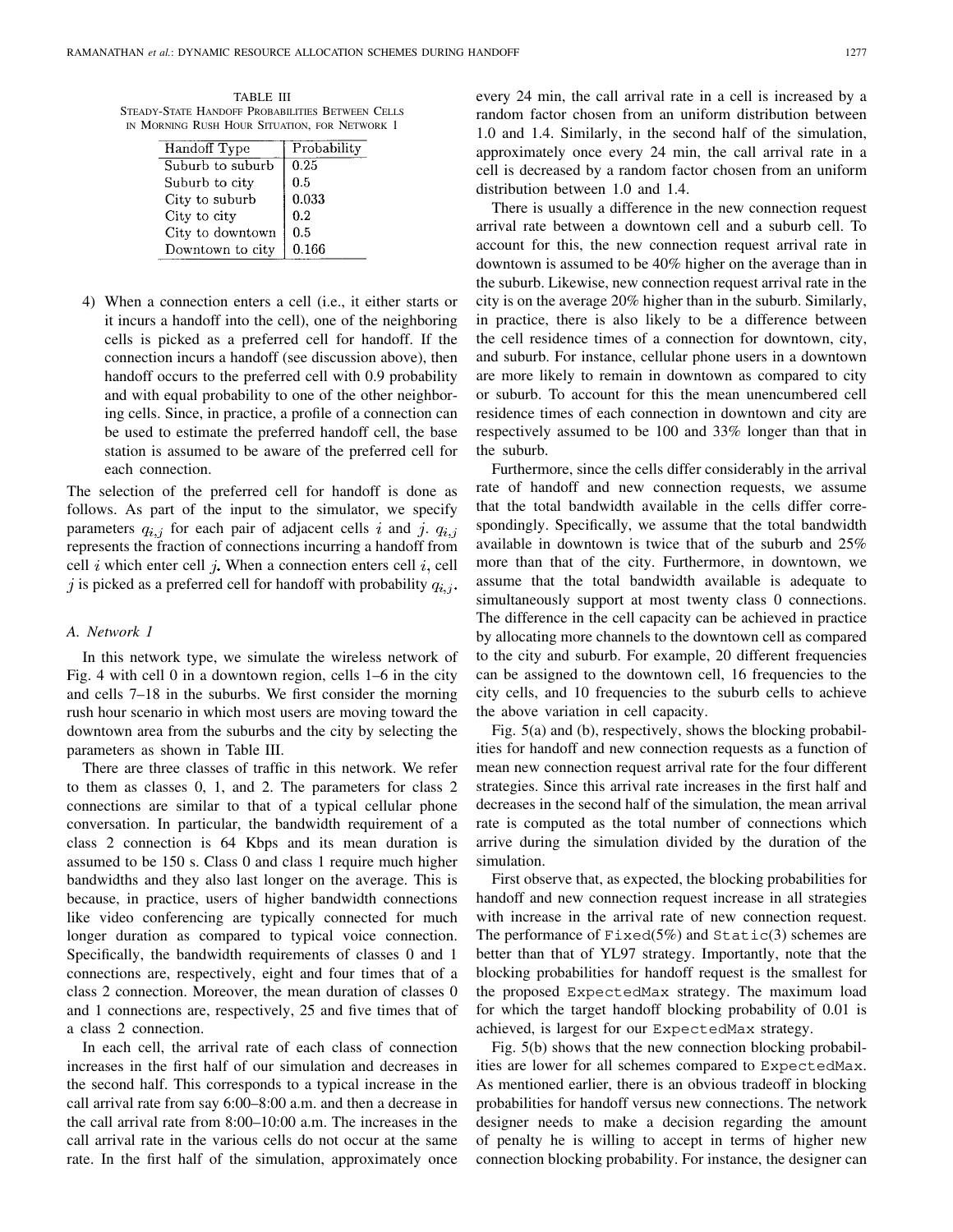



Fig. 5. Blocking probabilities in different strategies as a function of load in Network 1 with morning rush hour traffic. (a) Handoff and (b) new connection.

Fig. 6. Blocking probabilities for the traffic classes under medium load in Network 1 with morning rush hour traffic. (a) Handoff and (b) new connection.

decide on target probabilities of 0.005 and 0.10, respectively, for handoff and new connections. Our scheme targets such a situation and strives to closely estimate handoff resource requests to actual future requests.

Figs. 6 and 7 show the blocking probabilities for the three individual classes, for two different system loads (medium and high). The medium load corresponds to a new connection arrival rate of 0.53 connections/s whereas the high load corresponds to an arrival rate of 0.672 connections/s. The ExpectedMax strategy consistently results in lower handoff

blocking probabilities for all the three classes in both cases. Note that, class 2 has typically very low blocking probability, while class 0 has higher blocking probability. This is expected since class 2 has lower bandwidth requirements. This is also attractive to network service providers where voice (class 2) typically is the mainstream application compared to video (class 0).

*1) Update Frequency:* As described earlier, ideally each base station must get updated information about expected handoffs from neighboring cells upon arrival of each new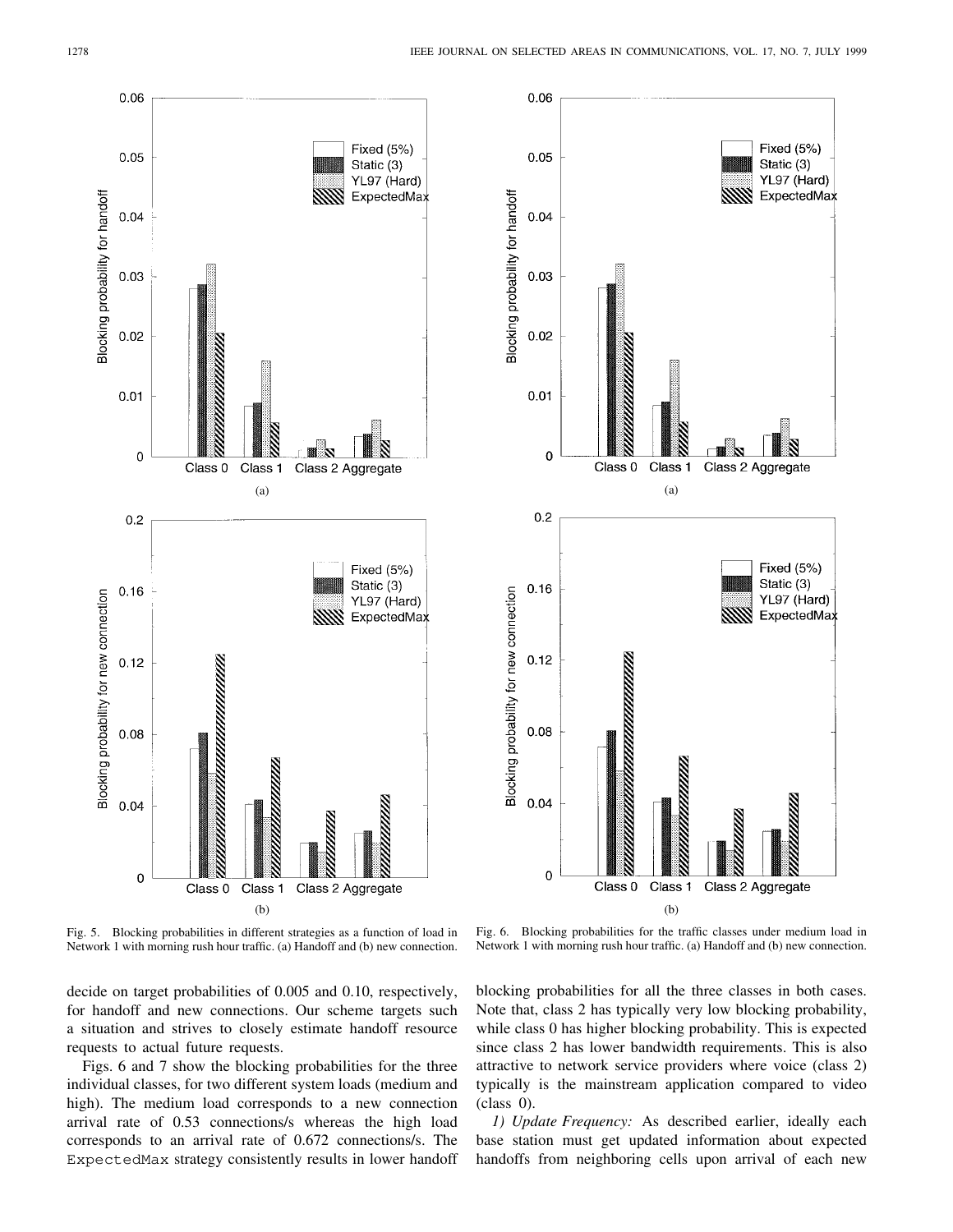

Fig. 7. Blocking probabilities for the traffic classes under high load in Network 1 with morning rush hour traffic. (a) Handoff and (b) new connection.

connection request. The overhead of such frequent updates is clearly very high. Our objective is to minimize the frequency of update while achieving accurate estimates of handoff resource requests. Fig. 8 shows the variation in blocking probabilities as the update rate is decreased at one particular load, namely 0.672 conn/s new connection arrival rate. The  $x$ -axis in Fig. 8 shows the ratio of the mean new connection inter-arrival rate and the mean inter-update rate. A ratio of one means that, on the average, updated information is obtained from neighboring nodes for each incoming new connection request



Fig. 8. Blocking probabilities as update is reduced in Network 1 at high load.

TABLE IV STEADY-STATE HANDOFF PROBABILITIES BETWEEN CELLS IN EVENING RUSH HOUR SITUATION, FOR NETWORK 1

| Handoff Type     | Probability |
|------------------|-------------|
| Suburb to suburb | 0.45        |
| Suburb to city   | 0.05        |
| City to suburb   | 0.25        |
| City to city     | 0.1         |
| City to downtown | 0.05        |
| Downtown to city | 0.166       |

(i.e., approximately the ideal update rate). A ratio of 100 means that, on the average, updated information is obtained from neighboring nodes once every 100 new connection requests. Observe that, the blocking probabilities are fairly steady even when the update rate is reduced to approximately 1/100 of the ideal update rate. This indicates that the proposed ExpectedMax strategy can be implemented without much overhead in terms of frequent updates between base stations.

*2) Evening Rush Hour:* To provide more perspective, we also simulated the condition where users are moving away from downtown toward city and suburbs. Specifically, the mobility parameters are as shown in Table IV.

Here, we assume that, on the average, arrival rate of new connection requests in downtown is 2.5 times that in suburb, and in the city is 2.0 times that in the suburb. As before, the arrival rates in each cell for traffic type increases in the first half of the simulation and decreases in the second half. The relative behavior of all strategies are very similar to that discussed for morning rush hour situation in Network 1 (see Fig. 9). In particular, the proposed ExpectedMax strategy has the least handoff blocking probability. Correspondingly, it has the highest new connection request blocking probability. As stated earlier, since premature termination of established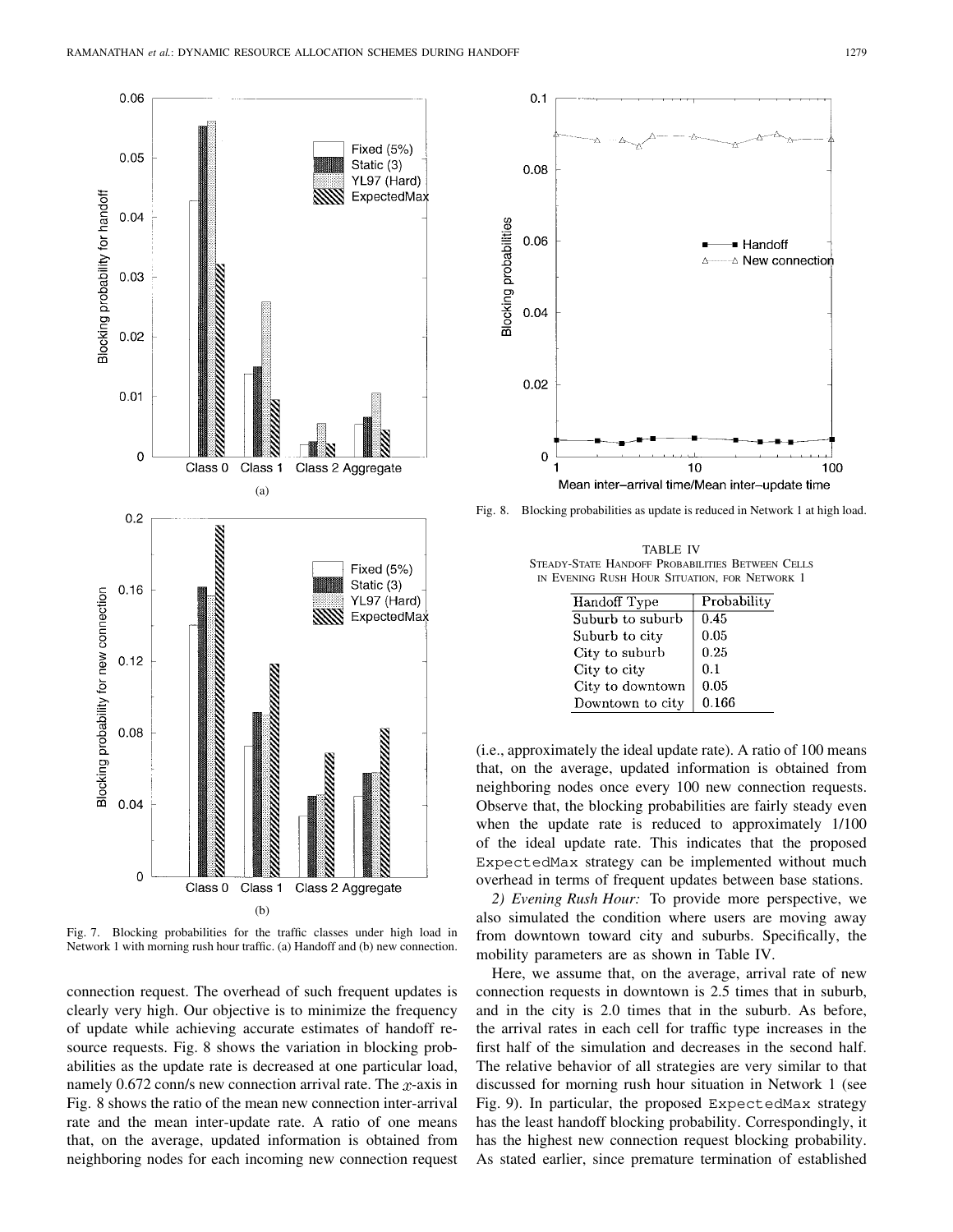

Fig. 9. Blocking probabilities in different strategies as a function of load in Network 1 with evening rush hour traffic. (a) Handoff and (b) new connection.

connection requests is probably more undesirable than rejection of new connection request, the proposed ExpectedMax strategy seems to be better even in this situation.

## *B. Network 2*

The wireless network and the mobility pattern in this network are exactly as in Network 1. Instead of three different classes of traffic, however, all connections requests are of the same class in this network. Specifically, the parameters of all

the connection requests are that of a typical cellular phone conversation (i.e., class 2 connection of 1). This network was used in the evaluation described in [15] and is included here for comparison.

As in Network 1, the arrival rate of new connection requests increases in the first half of the simulation and then decreases in the second half. The method used to increase and decrease the rate of arrival of connections is exactly as in Network 1. Also, as in Network 1, the average call arrival rate in a downtown is 40% higher than that in suburb. The call arrival rate in the city is on the average 20% higher than in the suburb. Moreover, to account for the differences in the residence times among cells, mean unencumbered cell residence time in downtown (city) is assumed to be twice (1.33 times) that in suburb.

Fig. 10 shows the variation in the blocking probabilities in the different strategies when arrival rate of new connection requests is increased. Unlike in Network 1, the  $Static(3)$ and the Fixed(5%) strategies perform quite well in this network. They have the smallest handoff blocking probability as compared to the dynamic schemes. The main reason is that the average bandwidth per connection is very small (approximately 0.0064) and therefore reserving 5% results in over-reserving resources for handoffs. Since the  $Static(3)$ reserves for at most three handoff connections, its blocking probability is higher when compared to  $Fixed(5\%)$ . The handoff blocking probabilities in the proposed ExpectedMax strategy are smaller than that of the YL97 schemes. The difference between the two schemes, however, seems to be much less in this network as compared to in Network 1. The new connection blocking probabilities for the YL97 schemes are much better than that for ExpectedMax strategy. The results here seem to indicate that with a low-bandwidth homogeneous traffic network, a static scheme will be sufficient to obtain good performance. As mentioned earlier, static schemes do not require the overhead associated with base station updates. As shown in the previous section, there is significant advantage in multiple class networks, with diverse traffic requirements.

## *C. Network 3*

This network is meant to capture a uniform network where all cells are identical in terms of traffic flow and the probabilities of moving between cells is uniform. That is, a mobile is equally likely to move to any of the neighboring cells. The parameters of the traffic classes are as in Network 1.

Here again, Fig. 11 shows the variation in handoff and new connection blocking probabilities for different loads. As in Network 1, the handoff blocking probability is the least for the ExpectedMax strategy. In this network, YL97 strategies are worse than the  $Fixed(5%)$  strategies and the Static(3) schemes for both handoff and new connection blocking probabilities. This shows that our ExpectedMax strategy is well adapted to different network conditions and traffic patterns.

#### V. CONCLUSIONS

This paper addressed the problem of providing resources to mobile connections during handoff between base stations.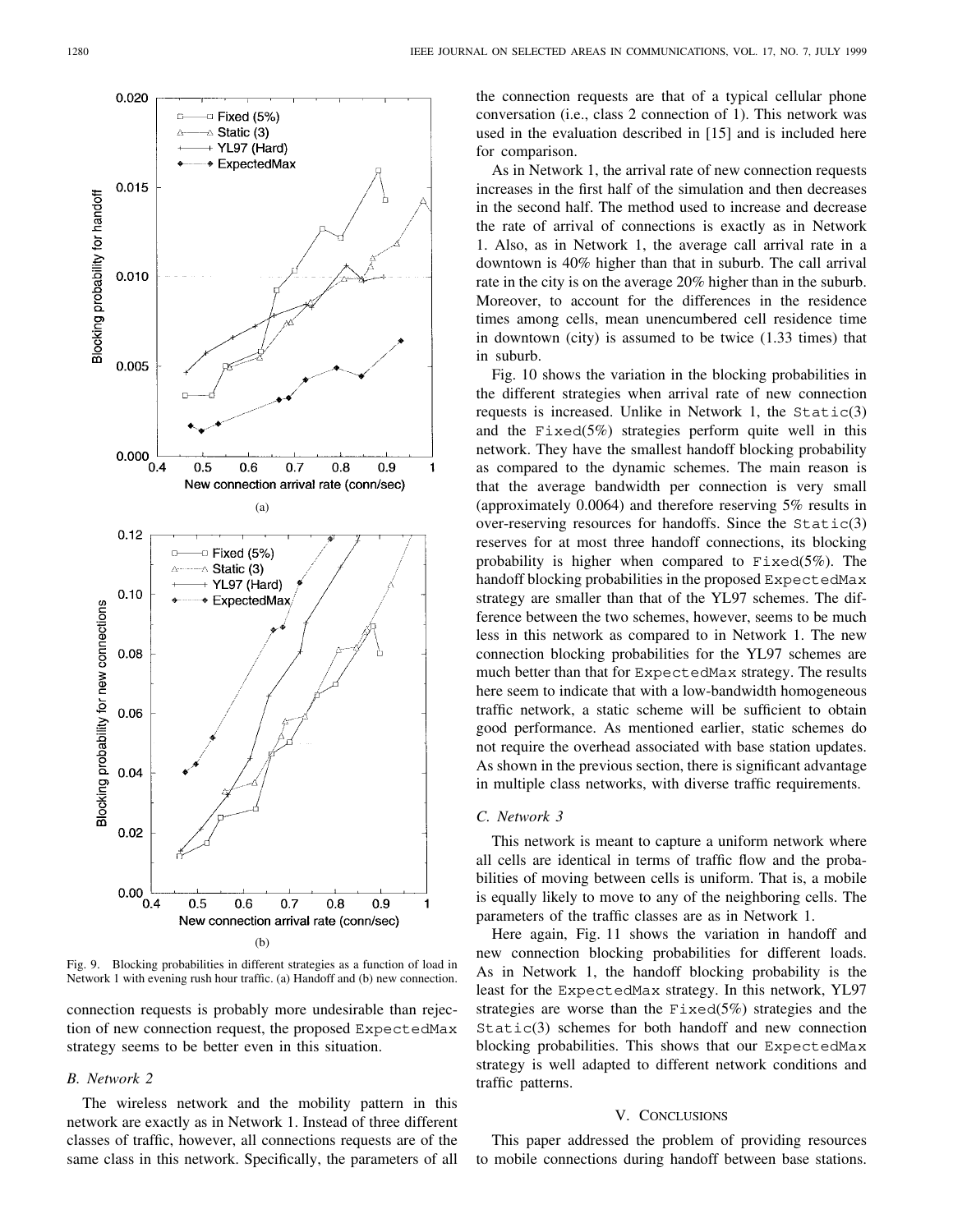0.020

0.015

 $0.010$ 

0.005

0.120

0.100

0.080

0.060

0.040

0.020

0.000

Blocking probability for new connections

Blocking probability for handoff



Fig. 10. Blocking probabilities in different strategies as a function of load

in Network 2. (a) Handoff and (b) new connection.

Fig. 11. Blocking probabilities in different strategies as a function of load in Network 3. (a) Handoff and (b) new connection.

The network is assumed to be cell-based with support for diverse traffic types. The goal is to estimate the requirements for resources from mobiles that are currently in neighboring cells and that might potentially move to the current cell. This estimate is then used to appropriately reserve resources in the current cell for potential handoff connections. A dynamic strategy that uses the estimated holding times and mobility

pattern information is proposed in the paper. The performance of this strategy is compared to two fixed or static schemes that do not use any dynamic information, and to a scheme proposed earlier. The results were studied for three different type of networks. The performance metrics studied are blocking probabilities for handoff and for new connections. A fundamental assumption is that the network designer desires a lower handoff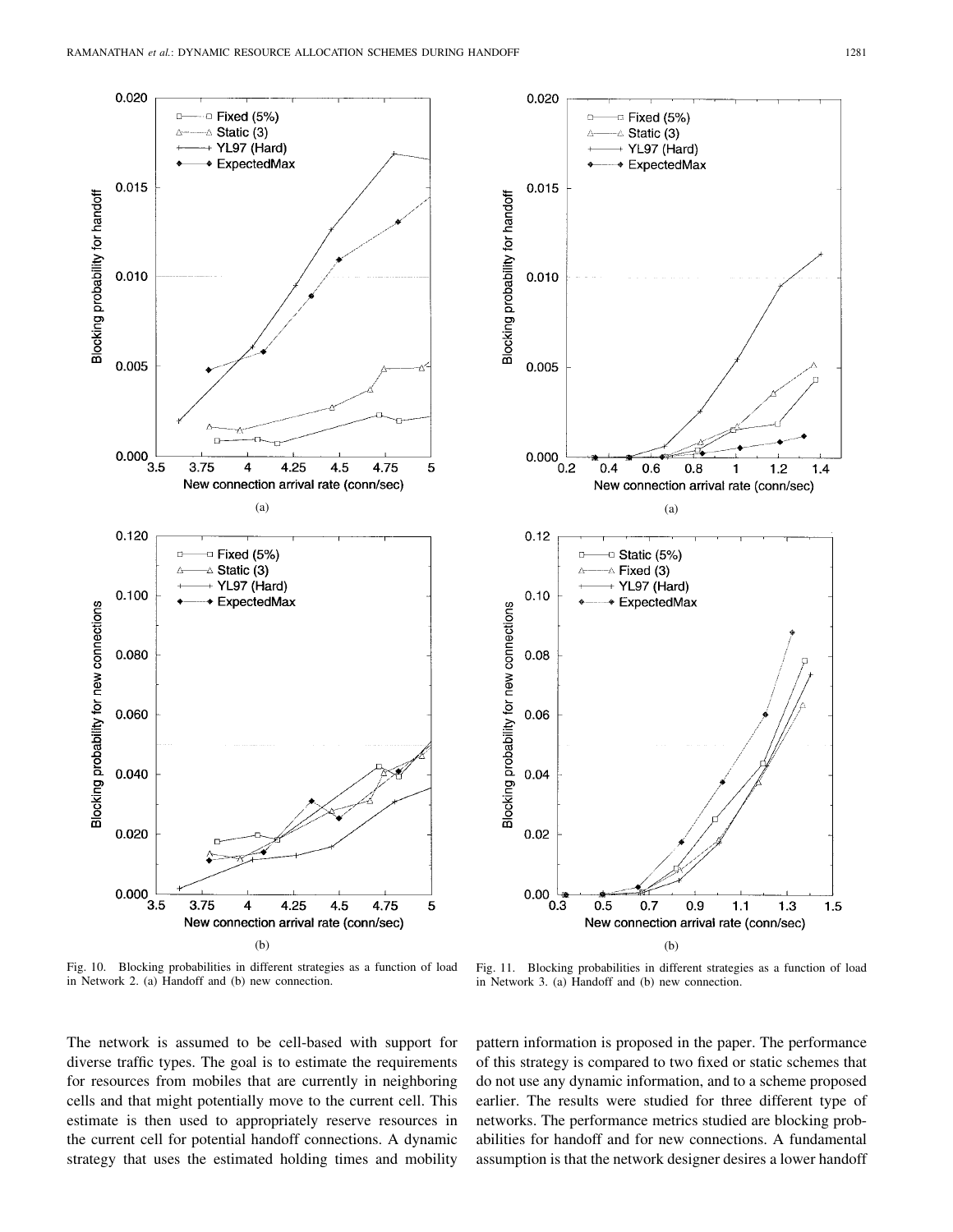blocking probability. This requirement might result in higher blocking probability for new connections. A suitable tradeoff is required based on the network service objectives.

The results show that our proposed ExpectedMax strategy consistently achieves lower handoff blocking probability than all other schemes. The results also show that the dynamic estimation can be achieved without significant overhead in terms of control communication between base stations. Further work in this area includes translating the high-level resource allocations into scheduling at the multiple access level using an access protocol such as described in [13] to ensure qualityof-service.

# APPENDIX I PROOF OF THEOREM 1

*Proof of Theorem 1:* The theorem is proved by considering the individual cases in (2), namely the following.

- *Case 1:*  $m_{\tau} = 0, n_{\tau} = 1, b = 1.$
- *Case 2:*  $m_{\tau} > 0$ ,  $n_{\tau} = 0$ ,  $b = -1$ .
- *Case 3*:  $m_{\tau} \ge 0$ ,  $n_{\tau} > 0$ ,  $b = -1$ .
- *Case 4*:  $m_{\tau} \geq 0, n_{\tau} > 0, b = 0.$
- *Case 5*:  $m_{\tau} > 0$ ,  $n_{\tau} > 0$ ,  $b = 1$ .
- *Case* 6:  $m_\tau > 0, n_\tau > 0, b > 1$ .

Case 6 is the common case. Cases 1–5 are in some sense boundary cases. Therefore, we prove Case 6 in detail and outline the key proof steps for other cases. Some of the cases need the following definitions and observation.

Let  $S_I(m_\tau, n_\tau) \subseteq S(m_\tau, n_\tau) = \{s : s \in S(m_\tau, n_\tau), s \equiv$  $Is'$  be the set of all sequences in  $S(m_\tau, n_\tau)$  which start with *I*. Likewise, let  $S_O(m_\tau, n_\tau) \subseteq S(m_\tau, n_\tau) = \{s : s \in$  $S(m_{\tau}, n_{\tau}), s \equiv Os'$  be the set of all sequences in  $S(m_{\tau}, n_{\tau})$ which start with O. Let  $f_I(m_\tau, n_\tau, b)$  be the number of sequences  $s \in S_I(m_\tau, n_\tau)$  such that  $Z_\tau(s) = b\phi_\tau$ . Similarly, let  $f_O(m_\tau, n_\tau, b)$  be the number of sequences  $s \in S_O(m_\tau, n_\tau)$ such that  $Z_{\tau}(s) = b\phi_{\tau}$ . Observe that

$$
f(m_{\tau}, n_{\tau}, b) = f_I(m_{\tau}, n_{\tau}, b) + f_O(m_{\tau}, n_{\tau}, b).
$$
 (3)

*Case* 6— $m_{\tau} > 0, n_{\tau} > 0, b > 1$ : By definition any  $s \in S_I$  $(m_{\tau}, n_{\tau})$ , can be written as  $Is'$  for some s'. Thus, for  $s \in S_I$  $(m_{\tau}, n_{\tau}), X_{\tau,1} = \phi_{\tau}$  and

$$
Z_{\tau}(s) = \max\left\{0, X_{\tau,1}, \max_{2 \le k \le |s|} X_{\tau,k}\right\}
$$
  
= 
$$
\max\left\{\phi_{\tau}, \max_{2 \le k \le |s|} X_{\tau,k}(s)\right\}
$$
  
= 
$$
\max\left\{\phi_{\tau}, \phi_{\tau} + \max_{1 \le k \le |s'|} X_{\tau,k}'(s')\right\}
$$
  
= 
$$
\max\{\phi_{\tau}, \phi_{\tau} + Z_{\tau}(s')\}.
$$

Therefore, for  $b > 1$ 

$$
Z_{\tau}(s) = b \cdot \phi_{\tau} \text{ iff } Z_{\tau}(s') = (b-1)\phi_{\tau}.
$$

Hence,  $f_I(m_\tau, n_\tau, b) = f_I(m_\tau, n_\tau - 1, b - 1)$ .

Similarly, by definition any  $s \in S_O(m_\tau, n_\tau)$ , can be written as *Os'* for some s'. Thus, for  $s \in S_O(m_\tau, n_\tau)$ ,  $X_{\tau,1} = -\phi_\tau$ 

and

$$
Z_{\tau}(s) = \max \left\{ 0, X_{\tau,1}, \max_{2 \le k \le |s|} X_{\tau,k} \right\}
$$
  
= 
$$
\max \left\{ 0, \max_{2 \le k \le |s|} X_{\tau,k}(s) \right\}
$$
  
= 
$$
\max \left\{ 0, -\phi_{\tau} + \max_{1 \le k \le |s'|} X'_{\tau,k}(s') \right\}
$$
  
= 
$$
\max \{ 0, -\phi_{\tau} + Z_{\tau}(s') \}.
$$

Therefore, for  $b > 1$ ,

$$
Z_{\tau}(s) = b \cdot \phi_{\tau} \text{ iff } Z_{\tau}(s') = (b+1)\phi_{\tau}.
$$

Hence,  $f_O(m_\tau, n_\tau, b) = f_O(m_\tau - 1, n_\tau, b + 1)$ . The theorem then follows for this case from (3).

*Case 1—m<sub>τ</sub>* = 0,: Since  $m_{\tau} = 0$  and  $n_{\tau} = 1$ , the set  $S(m_\tau, n_\tau)$  contains only one element, namely the sequence *I*. Therefore,  $Z_{\tau}(s) = \phi_{\tau}$  for all  $s \in S(m_{\tau}, n_{\tau})$ . That is,  $f(0,1,1) = 1$  and  $f(0,1,b) = 0$  for all  $b \neq 1$ .

*Case*  $2-m_{\tau} > 0$ ,  $n_{\tau} = 0$ ,  $b = -1$ : In this case, the set  $S(m_{\tau},0)$  contains only one sequence, namely a sequence of  $m_{\tau}$  O's. Therefore,  $Z_{\tau}(s) = X_{\tau,1}(s) = -\phi_{\tau}$  for all  $s \in S(m_{\tau}, 0)$ . That is,  $f(m_{\tau}, 0, -1) = 1$  and  $f(m_{\tau}, 0, b) = 0$ for all  $b \neq -1$  and all  $m_{\tau} > 0$ .

*Case* 3— $m_{\tau} \ge 0, n_{\tau} > 0, b = -1$ : For any  $\boldsymbol{S}$  $\in$  $S_I(m_\tau, n_\tau)$ ,  $X_{\tau,1}(s) = \phi_\tau$ . Therefore,  $Z_\tau(s) \geq \phi_\tau$  for all for all  $s \in S_I(m_\tau, n_\tau)$  and  $f_I(m_\tau, n_\tau, -1) = 0$ .

By definition  $s \in S_O(m_\tau, n_\tau)$ , can be written as  $Os'$  for some  $s'$  and

$$
Z_{\tau}(s) = -\phi_{\tau} \text{ iff } Z_{\tau}(s') = 0 \text{ or } Z_{\tau}(s') = -\phi_{\tau}.
$$

Therefore,  $f_O(m_\tau, n_\tau, -1) = f_O(m_\tau - 1, n_\tau, 0) + f_O(m_\tau 1, n_{\tau}$ , -1). The theorem follows for this case from (3).

*Case 4—m<sub>* $\tau$ *</sub>*  $\geq 0$ ,  $n_{\tau}$  > 0,  $b = 0$ : For any  $s \in S_I(m_{\tau}, n_{\tau})$ ,  $X_{\tau,1} = \phi_{\tau}$ . Therefore,  $Z_{\tau}(s) \ge \phi_{\tau}$  for all  $s \in S_I(m_{\tau}, n_{\tau})$ and  $f_I(m_{\tau}, n_{\tau}, 0) = 0$ .

Similarly, any  $s \in S_O(m_\tau, n_\tau)$ , can be written as  $Os'$  for some s'. Thus, for  $s \in S_O(m_\tau, n_\tau)$ 

$$
Z_{\tau}(s) = 0 \text{ iff } Z_{\tau}(s') = \phi_{\tau}
$$

and therefore  $f_O(m_\tau, n_\tau, 0) = f_O(m_\tau - 1, n_\tau, 1)$ . The theorem follows for this case from (3).

*Case* 5— $m_\tau > 0$ ,  $n_\tau > 0$ ,  $b = 1$ : By definition, any  $s \in$  $S_I(m_\tau, n_\tau)$ , can be written as  $Is'$  for some s'. Thus, for  $s \in S_I(m_\tau, n_\tau)$ 

$$
Z_{\tau}(s) = \phi_{\tau} \text{ iff } Z_{\tau}(s') = 0 \text{ or } Z_{\tau}(s') = -\phi_{\tau}.
$$

Therefore,  $f_I(m_\tau, n_\tau, 1) = f_I(m_\tau, n_\tau - 1, 0) + f_I(m_\tau, n_\tau 1, -1)$ .

Likewise, any  $s \in S_O(m_\tau, n_\tau)$ , can be written as  $Os'$  for some  $s'$  and therefore

$$
Z_{\tau}(s) = \phi_{\tau} \text{ iff } Z_{\tau}(s') = 2\phi_{\tau}.
$$

Hence,  $f_O(m_\tau - 1, n_\tau, 1) = f_O(m_\tau - 1, n_\tau, 2)$ . The theorem follows for this case from (3).

The theorem follows from Cases 1–6.